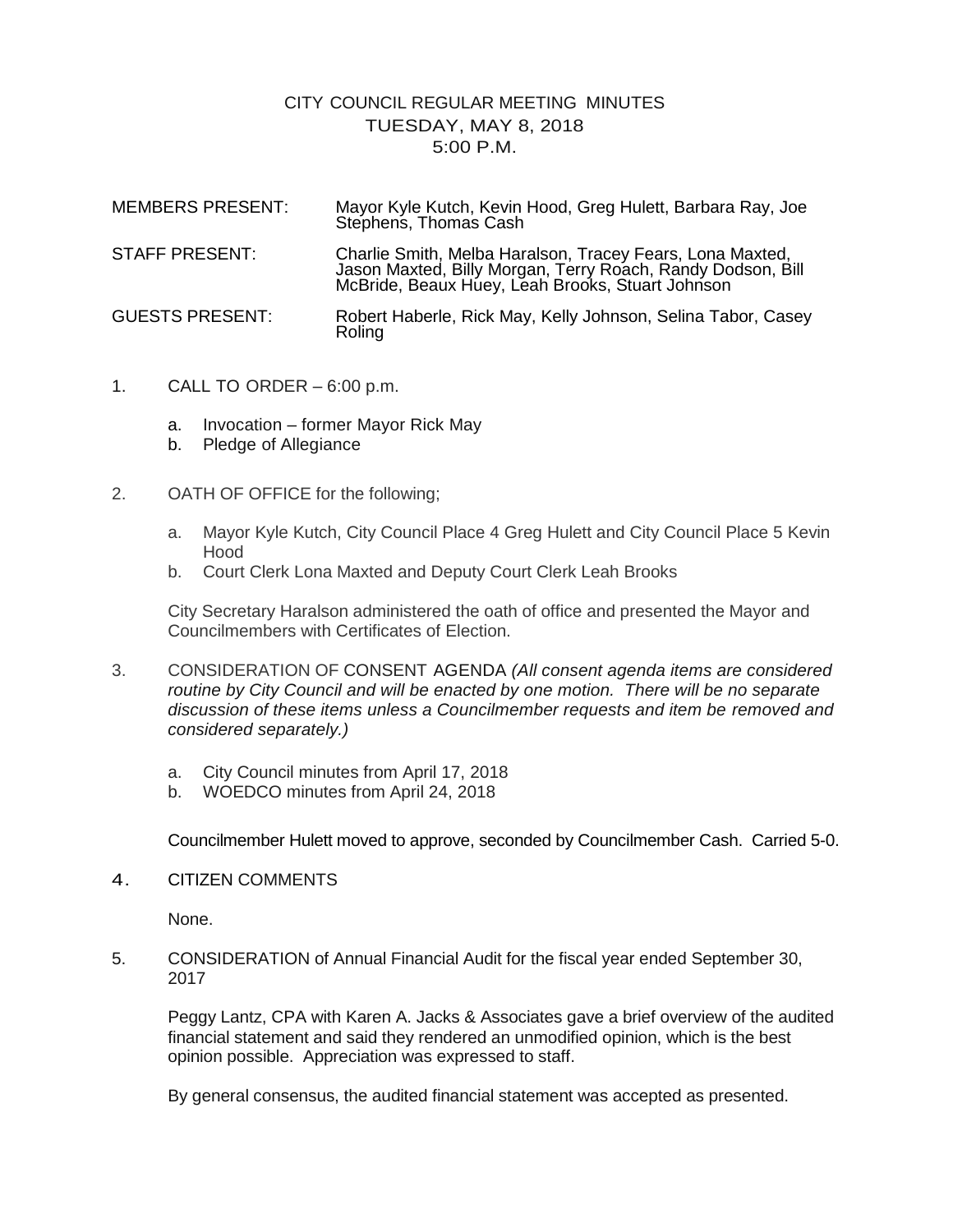- 6. CONSIDERATION to approve White Oak Economic Development Corporation entering into an economic development performance agreement with
	- a. White Oak Radiator
	- b. Well-Pro Services, L.P.

City Administrator Charlie Smith briefly described both requests and stated they were approved by WOEDCO.

a. Councilmember Ray moved to approve the Performance Agreement with White Oak Radiator for a performance grant of \$75,000. Motion seconded by Councilmember Stephens. Carried 5-0.

b. Councilmember Ray moved to approve the Performance Agreement with Well-Pro Services, LP for a performance grant of \$50,000 and a Promissory Note for a no interest loan in the amount of \$50,000. Motion seconded by Councilmember Hood. Carried 5-0.

7. CONSIDERATION of request to establish an off-leash dog park

Kelly Johnson presented a request to establish an off-leash dog park and asked for authorization to pursue possible grant funding. City Coordinator Smith stated there is an area of the city park that could be used for that purpose.

Councilmember Hulett moved to establish a dog park, seconded by Councilmember Cash. Carried 5-0.

## 8. CITY COORDINATOR REPORT

a. Update on capital improvement projects

1. Engineer Kyle Stevens advised we will be ready to advertise for bids in 2-3 weeks on the lift station project.

2. Street crews have been repairing potholes and putting up a curb Hwy 42 north of the intersection of Hwy 80 where trucks have been parking and damaging the roadway.

- 3. Street signs have been put up on some unmarked streets off George Richey Road.
- b. Administrative updates

1. Charlie Smith, Melba Haralson and Linda Allaire attended an informative Texas Municipal Retirement System meeting.

2. Charlie Smith and Melba Haralson will be attending the Public Funds Investment Act workshop in Klein, which is a required training and that is the closest venue to us.

## 9. ADJOURNMENT

Councilmember Stephens move to adjourn at 5:20 p.m., seconded by Councilmember Ray. Carried 5-0.